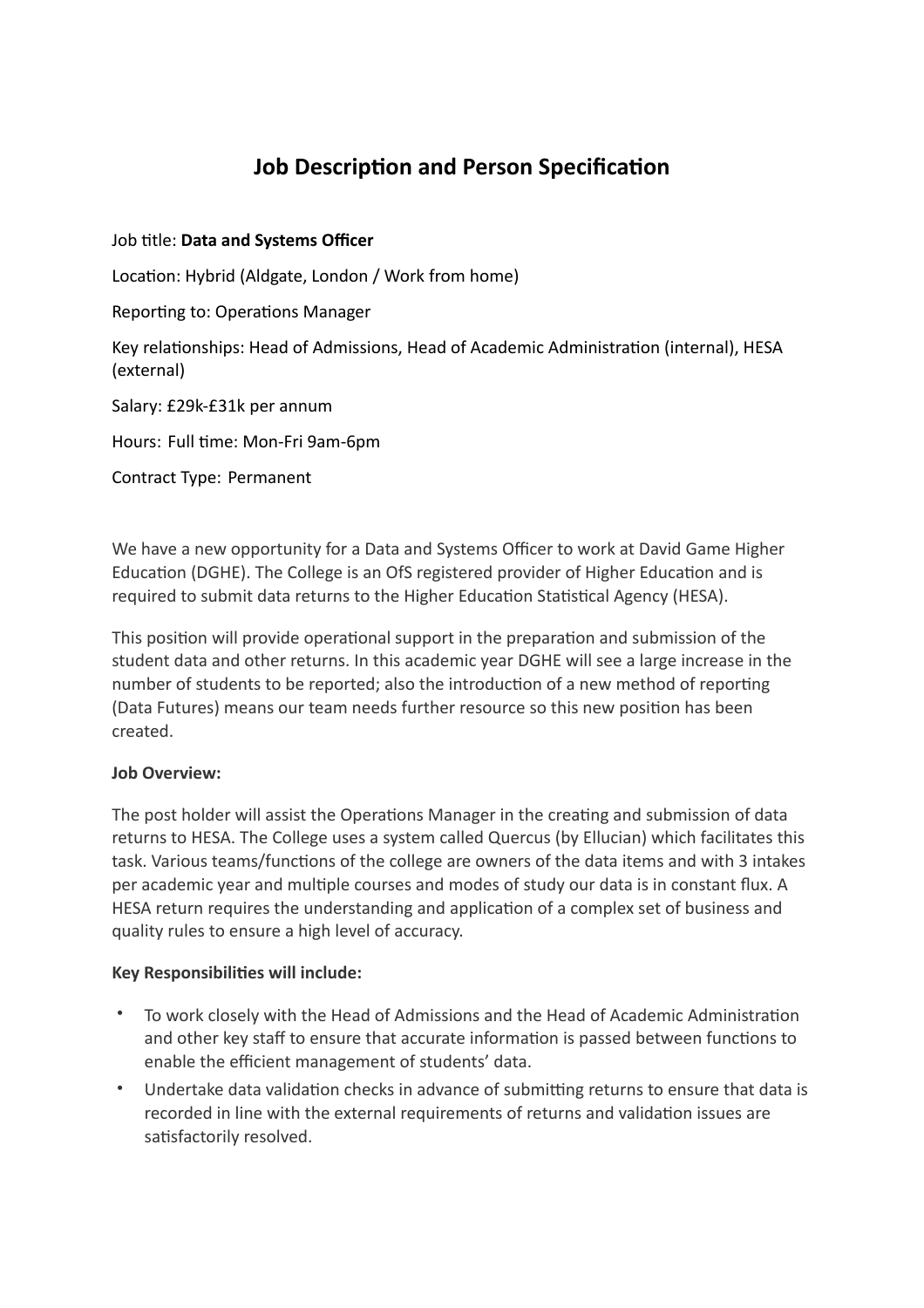- Develop and apply a specialised understanding of HESA rules and the operation of processes in the student record system to eliminate and resolve data errors and issues ensuring that the delivered data set accurately reflects student activity.
- Take the lead on the assimilation of the new Data Futures reporting requirement (to be introduced in 2022/23) and highlight any changes to internal processes needed.
- Investigate missing or incorrect data proactively, especially where it relates to student progression or assessment. This will require a familiarity with the data storage architecture in our virtual learning environment (VLE) and in Quercus
- Play a key role in the maintenance, development and improvement of the relevant areas within Quercus and the VLE. Ensure that processes and systems are developed and operated to fulfil new and emerging data requirements including effective mechanisms for checking data, rectifying errors and preventing recurrence.
- Contribute to the development of KPI's and reports that allow us to accurately track and monitor a number of regulatory performance metrics.
- Document processes for audit purposes
- Undertake analysis and development for minor projects
- Keep abreast of developments in HE statutory reporting, and input into student data collection, Quercus system development, and administrative process review to ensure efficient, accurate and timely reporting consistent with all statutory requirements.
- To provide ad-hoc reports as required for validation of data held on the College's student systems
- The role holder will undertake training relevant to the role, keeping abreast of sectorwide changes and developments to statutory reporting, and will attend external usergroup meetings and networks.
- The role holder will be an integral member of the Administrative team and will be expected to gain knowledge and insight into the School's academic provision to assist with core administrative tasks during busy periods.
- To liaise with external bodies and agencies (e.g. HESA)
- The post-holder will also be expected to perform other duties, which will be consistent with the nature and grade of the post. This job description is a reflection of the present position and is subject to review and alteration in detail and emphasis in the light of future needs or development.

## **PERSON SPECIFICATION**

The applicant should have high levels of personal and professional competence in a higher education setting, be an excellent communicator and prepared to work hard and contribute to a busy, performance driven team. They should also have:

Qualifications, Experience and Skills (Essential/Desirable):

- Highly numerate, with excellent attention to detail (E)
- A strong respect for process-driven data governance (E)